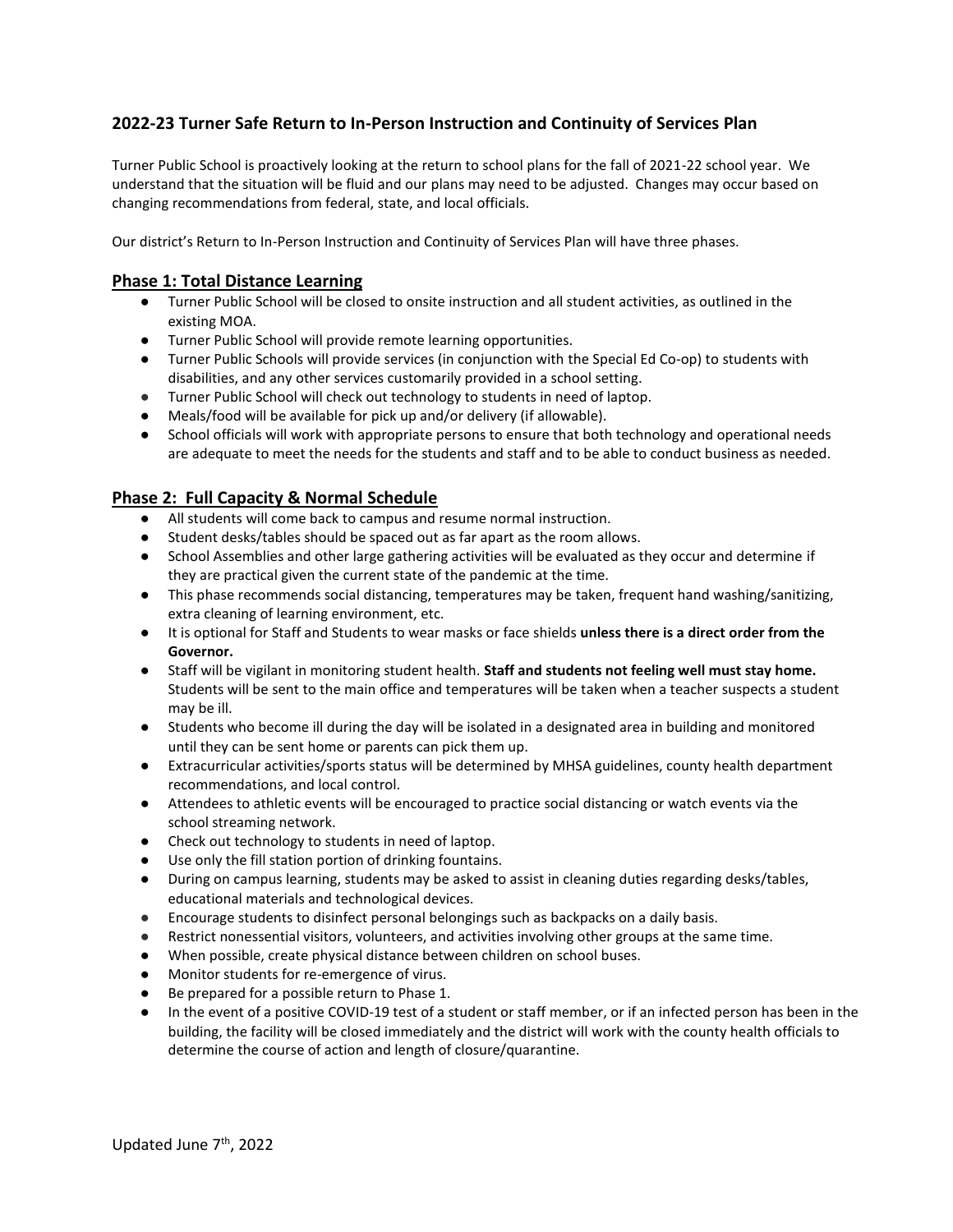# **Phase 3: Full Capacity & Full Operations. Continued vigilance in health and best safety**

### **practices.**

- Frequent handwashing, disinfecting of surfaces and commonly touched areas, and social distancing as much as possible will be maintained.
- It is optional for Staff and Students to wear masks or face shields.
- Gatherings of larger than normal class size are allowed.
- **Any student/staff with a fever or not feeling well must stay home**.
- Hot meals will be provided in the cafeteria as normal.
- Extracurricular activities/sports status will be determined by MHSA guidelines, county health department recommendations, and local control.
- Students who become ill during the day will be isolated in a designated area in the building and monitored until they can be sent home or parents can pick them up.
- Be prepared for a possible return to Phase 2.

### **Safety Measures**

Regardless of the Phase the state is under, safety of students and staff is paramount. **Students/staff not feeling well or running a temperature must stay home.** Standard health protocols will be followed:

- Frequent handwashing and use of hand sanitizer
- Cough in elbow
- Sneeze in tissue and toss it into garbage
- Recommend social distancing as much as realistically possible
- Avoid touching face, nose, eyes, or mouth
- Intensive sanitizing of occupied spaces
- For care of minor injuries (bandaids) have students wash their hands and apply their own bandage.

### **Health Precautions for all**

- Teach and reinforce washing hands and covering coughs and sneezes among children and staff.
- Additional key times to wash hands include:
	- o After blowing one's nose, coughing, or sneezing.
	- o After using the restroom.
	- o Before eating or preparing food.
	- o After contact with animals or pets.
	- $\circ$  Before and after providing routine care for another person who needs assistance (e.g., a child).
- If available, hand sanitizer will be provided in each classroom and should be used frequently when hand washing cannot occur.
- Whenever possible, students will use individual, writing, reading and technology tools.
- Encourage students to bring their own clearly labeled water bottles for drinking water throughout the day as a means to reduce unnecessary contact at water drinking stations.
- At school drinking fountains, the fill station is the only recommended option.
- **The first line of defense to prevent the spread of disease is to stay home when you are feeling ill or have a temperature.** This approach may cause increased use of sick days for staff, requiring dipping into the sick pool days. This may become problematic if the district does not have enough subs on hand to cover staff absences. Many of our subs are older, which means they may not be willing to come in to cover classes. For parents, it means they will have to stay home with a sick child and not try to mask temperatures by giving the student aspirin, Tylenol, etc.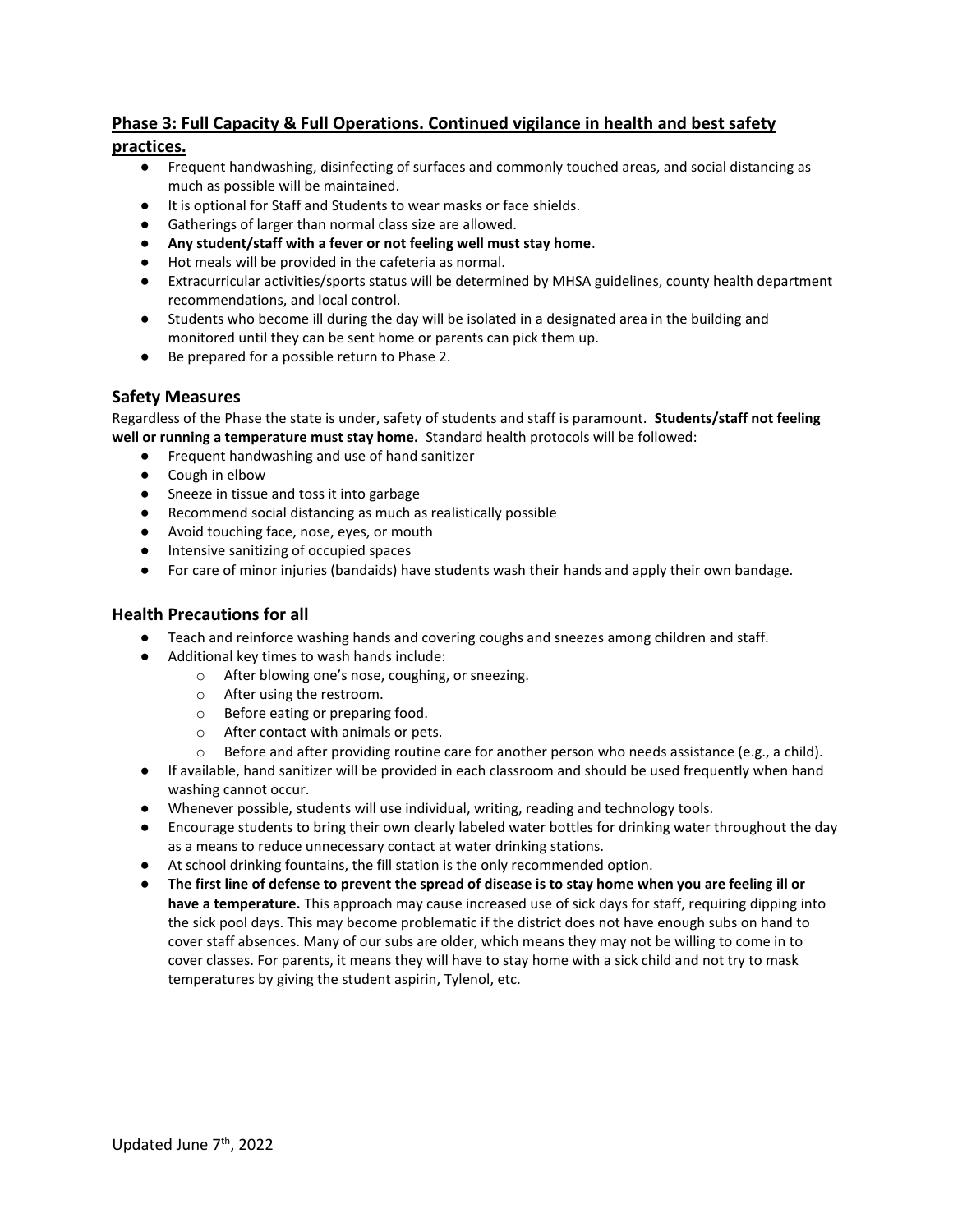# **Cleaning**

Cleaning will be frequent using CDC approved cleaning materials or a bleach solution. Under all phases, sanitizing will occur daily:

Classrooms:

- Have Lysol wipes readily available for students/staff use.
- Desktops and table tops disinfected daily.
- Laptops will be cleaned daily by students with the following procedures
- Rooms aired out daily if weather permits or if a COVID 19 case is found in the class.
- Windows open as much as possible during fall and spring.

#### Buses:

- Seats sanitized frequently.
- Sanitize commonly touched areas (handrails, seat backs, etc.) daily.
- When possible, windows opened to air out the bus.
- When possible, seat students every other seat.

#### Restrooms:

- Sanitized frequently throughout the day
- Attention to commonly touched surfaces (handles, knobs, dispensers, switches, etc).

#### Technological devices:

- Must clean after each use or daily if assigned to a particular student.
- Cleaning steps:
- Completely power down and unplug the power cord if you are cleaning a Laptop.
- Disconnect any cable or peripherals that are plugged into the Laptop.

#### **Signage**

- Signage at each public entrance of the facility to inform all faculty, staff and students that they should: avoid entering the facility if they have a respiratory symptom such as cough, shortness of breath, sore throat and/or a fever.
- Helpful signage within the school building for students and staff.

#### **Attendance**

- Communicate with all stakeholders (staff, students, families) the importance of staying home when sick.
- Communicate with all stakeholders the procedures that will be used to send home staff and students who may display symptoms while on campus.

### **Special Education**

Students with disabilities shall receive services in accordance with the applicable Individualized Education Plan or Section 504 Plan based on methods and locations agreed upon and documented by the applicable team to meet the student's needs and goals. The building administrator shall coordinate with parents and the special education staff or cooperative to ensure all applicable statutes are followed in accordance with U.S. Department of Education guidelines.

Individualized services during periods of remote or blended learning must be constructed with parent involvement and approval, to allow a child to make progress on goals and advance in the general curriculum, based on the unique needs of the student. Such service may include:

- Alterations to IEP goals to account for revised learning demands of the general education environment.
- Alterations to direct services, provided through phone, video conference, or in-person instruction following social distancing guidelines.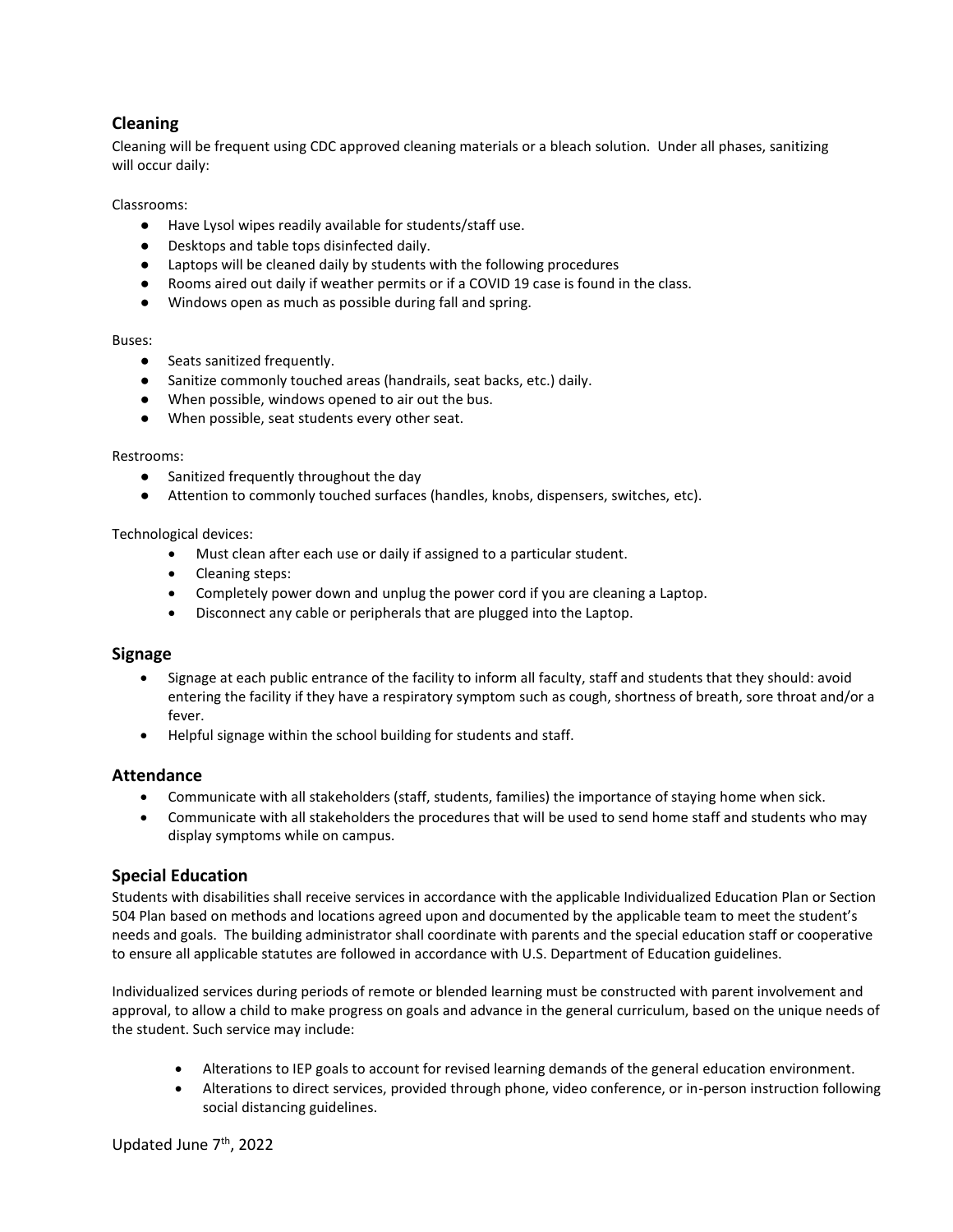- Alterations of accommodations, taking into account the demands of technology based remote learning plans.
- Specific focus on parent training and consultation, to support students in attaining their individualized goals.
- The need for extended learning opportunities to mitigate skills lost due to gaps in instruction.

### **Plan for when a staff, child, or visitor becomes sick**

- Work with school administrators, nurses, and other healthcare providers to identify an isolation room or area to separate anyone who exhibits COVID-like symptoms.
- Establish procedures for safely transporting anyone sick home or to a healthcare facility.
- Notify local health officials, staff, and families immediately of a possible case while maintaining confidentiality as required by the Americans with Disabilities Act (ADA).
- Close off areas used by a sick person and do not use before cleaning and disinfection. Ensure safe and correct application of disinfectants and keep disinfectant products away from children.
- Inform those exposed to a person with COVID-19 to stay home and self-monitor for symptoms, and follow CDC guidance if symptoms develop.
- For COVID-19 tested individuals, If the test result is negative, individuals will need to provide a note from their health care provider with a return date and be symptom and fever free as per CDC guidelines.
- If a student or staff member tests positive for COVID-19, it is likely we may need to close the school for a temporary period of time. Health officials will recommend the length of closure of the school based on the current status of the outbreak. Also consider the existing MOA.

### **Contact Tracing**

- When possible, teachers should ensure students are seated at the same seats.
- Cooperate with Blaine County Health Department and provide any needed information.
- Information can be shared with custodial staff to help coordinate custodial maintenance and cleaning.

### **Human Resources Considerations**

- Consider that due to staff illness and labor shortages, substitutes may be challenging to find. The district may find itself in a position where it is unable to adequately staff the building, which would force us to consider going back to online learning.
- Other duties for paras/classified staff (cleaning and other duties as assigned)

### **Transportation**

- Ensure bus staff have disinfectant wipes, sanitizers, etc.
- When possible, seating spread out.
- Busses are sanitized frequently.

#### **TPS Expectations for Online Learning**

The purpose of this document is to communicate the school's expectations regarding logging in for online learning when your child needs to stay home for being sick but is well enough to stream school from home for the day. To be clear, the online learning option is not intended to be used simply because one does not wish to drive to school that day, wants to take a day off after a late basketball game or practice, or is a little tired. Its intention is for sick children to receive instruction. While there is no substitute for in person learning, we feel it is better that an ill child participates in school virtually, rather than not participating in school at all. The district also recognizes there are times when students are too sick to login and participate in online school.